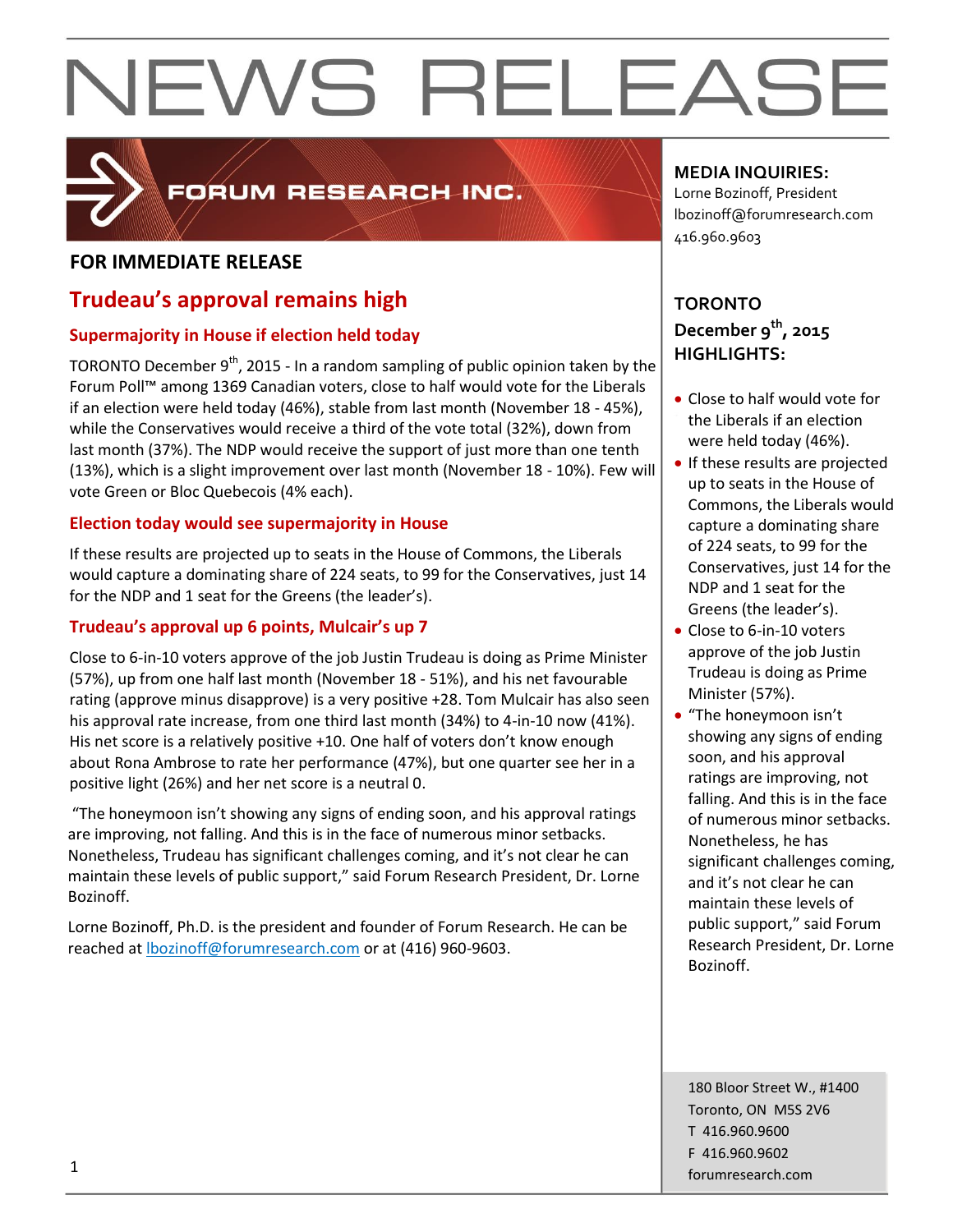

### FORUM RESEARCH INC.

#### **Methodology**

The Forum Poll™ was conducted by Forum Research with the results based on an interactive voice response telephone survey of 1369 randomly selected Canadians 18 years of age or older. The poll was conducted between December 6 th and 8th, 2015**.**

Results based on the total sample are considered accurate +/- 3%, 19 times out of 20. Subsample results will be less accurate. Margins of error for subsample (such as age, gender) results are available at [www.forumresearch.com/samplestim.asp](http://www.forumresearch.com/samplestim.asp)

Where appropriate, the data has been statistically weighted by age, region, and other variables to ensure that the sample reflects the actual population according to the latest Census data.

This research is not necessarily predictive of future outcomes, but rather, captures opinion at one point in time. Electoral success is dependant on the parties' skill at getting out the vote. Forum Research conducted this poll as a public service and to demonstrate our survey research capabilities. Forum houses its poll results in the Data Library of the Department of Political Science at the University of Toronto.

With offices across Canada and around the world, 100% Canadian-owned Forum Research is one of the country's leading survey research firms. This Forum Poll™and other polls may be found at Forum's poll archive at [www.forumresearch.com/polls.asp](http://www.forumresearch.com/polls.asp)

#### **MEDIA INQUIRIES:**

Lorne Bozinoff, President lbozinoff@forumresearch.com 416.960.9603

**TORONTO December 9th, 2015**

180 Bloor Street W., #1400 Toronto, ON M5S 2V6 T 416.960.9600 F 416.960.9602 example to the contract of the contract of the contract of the contract of the contract of the contract of the contract of the contract of the contract of the contract of the contract of the contract of the contract of the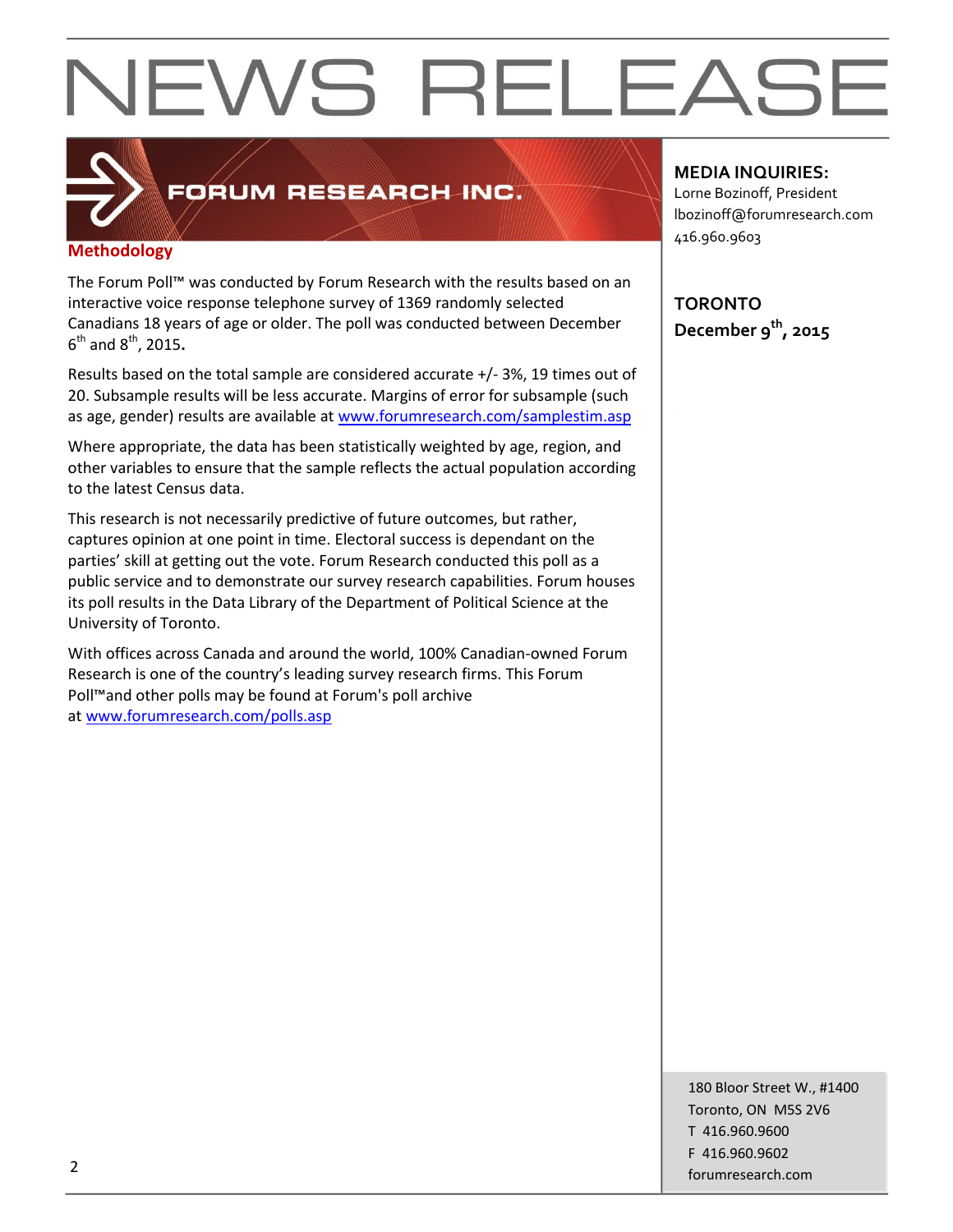#### *Federal Party Preference Trending*

#### *[Decided/Leaning]*

| -cunniy<br>%                                   | Sample | <b>Cons</b> | Lib | <b>NDP</b> | <b>Green</b>   | <b>Bloc</b>    | <b>Other</b>   |
|------------------------------------------------|--------|-------------|-----|------------|----------------|----------------|----------------|
| Dec. 6 <sup>th</sup> -8 <sup>th</sup> , 2015   |        |             |     |            | $\overline{4}$ |                |                |
| November 17 <sup>th</sup> , 2015               | 1369   | 32          | 46  | 13         |                | $\overline{4}$ | $\mathbf{1}$   |
| Nov. 4 <sup>th</sup> -7 <sup>th</sup> , 2015   | 909    | 37          | 45  | 10         | $\overline{3}$ | $\overline{4}$ | $\mathbf{1}$   |
|                                                | 1256   | 25          | 55  | 12         | $\overline{3}$ | $\overline{4}$ | $\mathbf{1}$   |
| Election: Oct. 19 <sup>th</sup> ,<br>2015      |        | 32          | 40  | 20         | $\overline{3}$ | 5              | $\mathbf{0}$   |
| October 18 <sup>th</sup> , 2015                | 1373   | 30          | 40  | 20         | 3              | 6              | $\mathbf{1}$   |
| Oct. 13 <sup>th</sup> -14 <sup>th</sup> , 2015 | 1438   | 31          | 37  | 24         | $\overline{2}$ | 6              | $\mathbf{1}$   |
| Oct. 9 <sup>th</sup> , 2015                    | 1427   | 31          | 37  | 23         | 3              | 5              | $\mathbf{1}$   |
| Oct 5 <sup>th</sup> -6 <sup>th</sup> , 2015    | 1447   | 31          | 35  | 26         | 3              | $\overline{4}$ | $\mathbf{1}$   |
| Sept. 28-29 <sup>th</sup> , 2015               | 1449   | 34          | 27  | 28         | 5              | 5              | $\overline{1}$ |
| Sept. 21-23 <sup>rd</sup> , 2015               | 1557   | 31          | 31  | 28         | $\overline{4}$ | $\overline{4}$ | $\mathbf{1}$   |
| Sept. 18 <sup>th</sup> , 2015                  | 922    | 33          | 29  | 29         | $\overline{4}$ | $\overline{4}$ | $\mathbf{1}$   |
| Sept. 14-15 <sup>th</sup> , 2015               | 1402   | 32          | 28  | 30         | 6              | $\overline{4}$ | $\mathbf{1}$   |
| Sept. 9-10 <sup>th</sup> , 2015                | 1308   | 28          | 29  | 36         | $\overline{3}$ | 3              | $\mathbf{1}$   |
| August 30-Sept. 1st<br>2015                    | 1384   | 24          | 32  | 36         | $\overline{4}$ | $\overline{4}$ | $\mathbf{1}$   |
| August 23-24 <sup>th</sup> , 2015              | 1440   | 23          | 30  | 40         | 3              | 3              | $\mathbf{1}$   |
| August 17-19 <sup>th</sup> , 2015              | 1473   | 29          | 28  | 34         | $\overline{4}$ | $\overline{4}$ | $\mathbf{1}$   |
| August 10-11 <sup>th</sup> , 2015              | 1392   | 28          | 27  | 34         | $\overline{4}$ | 6              | $\mathbf{1}$   |
| August 2 <sup>nd</sup> , 2015                  | 1399   | 28          | 25  | 39         | 3              | 5              | $\overline{1}$ |
| July 29 <sup>th</sup> , 2015                   | 1397   | 33          | 25  | 33         | $\overline{4}$ | $\overline{4}$ | $\mathbf{1}$   |
| July 21st, 2015                                | 1208   | 28          | 29  | 34         | $\overline{4}$ | 5              | $\mathbf{1}$   |
| July 14 <sup>th</sup> , 2015                   | 1251   | 27          | 27  | 34         | 5              | $\overline{7}$ | $\mathbf{1}$   |
| July 8 <sup>th</sup> , 2015                    | 1200   | 32          | 26  | 32         | $\overline{3}$ | 5              | $\mathbf{1}$   |
| June 29 <sup>th</sup> , 2015                   | 1221   | 27          | 29  | 32         | $\overline{4}$ | 6              | $\overline{1}$ |
| June 23rd, 2015                                | 1268   | 28          | 28  | 36         | $\overline{2}$ | 5              | $\mathbf{1}$   |
| June 16 <sup>th</sup> , 2015                   | 1281   | 26          | 28  | 34         | 5              | $\overline{7}$ | $\mathbf{1}$   |
| June 5 <sup>th</sup> , 2015                    | 1156   | 31          | 32  | 28         | 5              | 3              | $\mathbf 1$    |
| May 14th, 2015                                 | 1286   | 31          | 31  | 30         | $\overline{4}$ | $\overline{3}$ | $\mathbf{1}$   |
| April 23 <sup>rd</sup> , 2015                  | 977    | 35          | 31  | 23         | 6              | 5              | $\overline{1}$ |
| April 16 <sup>th</sup> , 2015                  | 1365   | 33          | 35  | 22         | 6              | $\overline{3}$ | $\mathbf{1}$   |
| March 31st, 2015                               | 1239   | 31          | 34  | 23         | 5              | 5              | $\mathbf{1}$   |
| March 14 <sup>th</sup> , 2015                  | 1370   | 32          | 36  | 21         | 6              | $\overline{4}$ | $\mathbf{1}$   |
| February 11 <sup>th</sup> , 2015               | 1018   | 32          | 39  | 17         | 5              | $\overline{4}$ | $\mathbf{1}$   |
| January 27-28th, 2015                          | 1309   | 35          | 34  | 20         | 6              | 5              | $\mathbf{1}$   |
| January 5-6 <sup>th</sup> , 2015               | 1650   | 33          | 37  | 20         | 5              | $\overline{4}$ | $\mathbf{1}$   |
| Dec. 10-11 <sup>th</sup> , 2014                | 1560   | 33          | 41  | 17         | 5              | $\overline{3}$ | $\mathbf{1}$   |
| Nov. 19-20 <sup>th</sup> , 2014                | 1442   | 33          | 36  | 18         | 8              | $\overline{4}$ | $\mathbf{1}$   |
| Oct. 5-8 <sup>th</sup> , 2014                  | 1504   | 34          | 38  | 19         | $\overline{4}$ | $\overline{4}$ | $\mathbf{1}$   |
| Sept. 5 <sup>th</sup> , 2014                   | 1267   | 34          | 40  | 18         | 3              | $\overline{4}$ | $\mathbf{1}$   |

FORUM RESEARCH INC.

#### **MEDIA INQUIRIES:**

Lorne Bozinoff, President lbozinoff@forumresearch.com 416.960.9603

### **TORONTO**

**December 9th, 2015**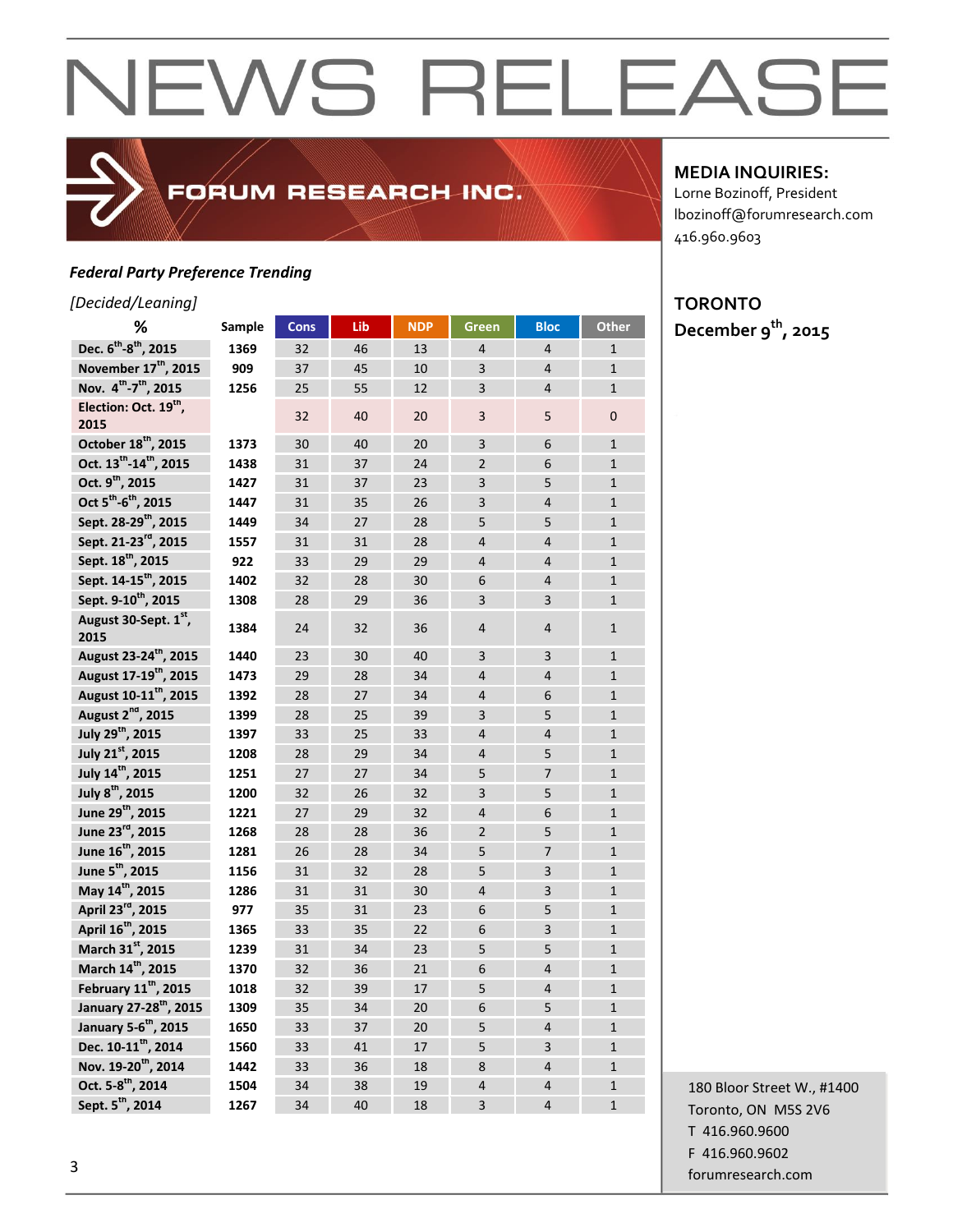

### FORUM RESEARCH INC.

#### *Seat Distribution Projection Trending*

| ℅                                                | <b>Cons</b> | Lib                                      | <b>NDP</b> | Green          | <b>Bloc</b>    | <b>Other</b>   |
|--------------------------------------------------|-------------|------------------------------------------|------------|----------------|----------------|----------------|
| December 6 <sup>th</sup> -8 <sup>th</sup> , 2015 | 99          | 224                                      | 14         | $\mathbf{1}$   | $\mathbf{0}$   | $\Omega$       |
| November 17 <sup>th</sup> , 2015                 | 108         | 222                                      | 6          | $\overline{0}$ | $\overline{2}$ | $\overline{0}$ |
| November 4th-7 <sup>th</sup> , 2015              | 57          | 276                                      | 5          | $\mathbf{0}$   | $\mathbf{0}$   | $\mathbf{0}$   |
| Election: October 19 <sup>th</sup> , 2015        | 99          | 184                                      | 44         | $\mathbf{1}$   | 10             | $\mathbf{0}$   |
| October 18 <sup>th</sup> , 2015                  | 109         | 171                                      | 46         | $\mathbf{1}$   | 11             | $\mathbf{0}$   |
| Oct. 13 <sup>th</sup> -14 <sup>th</sup> , 2015   | 114         | 127                                      | 77         | $\mathbf{1}$   | 19             | $\Omega$       |
| October 9 <sup>th</sup> , 2015                   | 116         | 145                                      | 69         | $\mathbf{1}$   | $\overline{7}$ | $\overline{0}$ |
| October 5 <sup>th</sup> -6 <sup>th</sup> , 2015  | 122         | 120                                      | 94         | $\mathbf{1}$   | $\mathbf{1}$   | $\overline{0}$ |
| September 28-29 <sup>th</sup> , 2015             | 151         | 76                                       | 104        | $\mathbf{1}$   | 6              | $\mathbf 0$    |
| September 21-23 <sup>rd</sup> , 2015             | 125         | 107                                      | 104        | $\mathbf{1}$   | $\mathbf{1}$   | $\overline{0}$ |
| September 18 <sup>th</sup> , 2015                | 145         | 97                                       | 95         | $\mathbf{1}$   | $\Omega$       | $\overline{0}$ |
| September 14-15 <sup>th</sup> , 2015             | 138         | 86                                       | 113        | $\mathbf{1}$   | $\Omega$       | $\overline{0}$ |
| September 9-10 <sup>th</sup> , 2015              | 113         | 85                                       | 139        | $\mathbf{1}$   | $\mathbf{0}$   | $\overline{0}$ |
| August 30-September 1st, 2015                    | 73          | 123                                      | 141        | $\mathbf{1}$   | $\mathbf{0}$   | $\overline{0}$ |
| August 23-24 <sup>th</sup> , 2015                | 87          | 76                                       | 174        | $\mathbf{1}$   | $\mathbf{0}$   | $\mathbf{0}$   |
| August 17-19 <sup>th</sup> , 2015                | 123         | 79                                       | 133        | $\mathbf{1}$   | $\overline{2}$ | $\mathbf{0}$   |
| August 10-11 <sup>th</sup> , 2015                | 120         | 89                                       | 125        | $\mathbf{1}$   | 3              | $\mathbf{0}$   |
| August 2 <sup>nd</sup> , 2015                    | 118         | 58                                       | 160        | $\mathbf{1}$   | $\mathbf{1}$   | $\overline{0}$ |
| July 29 <sup>th</sup> , 2015                     | 156         | 58                                       | 122        | $\mathbf{1}$   | $\mathbf{1}$   | $\overline{0}$ |
| July 21st, 2015                                  | 121         | 78                                       | 134        | $\mathbf{1}$   | $\overline{4}$ | $\overline{0}$ |
| July 14 <sup>th</sup> , 2015                     | 107         | 79                                       | 132        | $\mathbf{1}$   | 19             | $\overline{0}$ |
| July 8 <sup>th</sup> , 2015                      | 155         | 59                                       | 120        | $\mathbf{1}$   | $\overline{2}$ | $\mathbf{1}$   |
| June 29 <sup>th</sup> , 2015                     | 104         | 106                                      | 119        | $\mathbf{1}$   | 8              | $\overline{0}$ |
| June 23rd, 2015                                  | 116         | 65                                       | 149        | $\mathbf{1}$   | 3              | $\overline{0}$ |
| June 16 <sup>th</sup> , 2015                     | 112         | 86                                       | 120        | $\mathbf{1}$   | 18             | $\mathbf{1}$   |
| June 5 <sup>th</sup> , 2015                      | 151         | 101                                      | 83         | $\mathbf{1}$   | $\mathbf{1}$   | $\mathbf{1}$   |
| May 14 <sup>th</sup> , 2015                      | 131         | 95                                       | 111        | $\mathbf{1}$   | $\mathbf{0}$   | $\mathbf{0}$   |
| April 23 <sup>rd</sup> , 2015                    | 146         | 101                                      | 77         | $\mathbf{1}$   | 12             | $\mathbf{1}$   |
| April 16 <sup>th</sup> , 2015                    | 142         | 137                                      | 58         | $\mathbf{1}$   | $\mathbf{0}$   | $\mathbf{0}$   |
| March 31st, 2015                                 | 129         | 125                                      | 65         | $\mathbf{1}$   | 17             | $\mathbf{1}$   |
| March 14th, 2015                                 | 130         | 138                                      | 65         | $\mathbf{1}$   | $\overline{4}$ | $\mathbf{0}$   |
| February 10 <sup>th</sup> , 2015                 | 112         | 194                                      | 30         | $\mathbf{1}$   | $\mathbf{1}$   | $\overline{0}$ |
| January 27-28 <sup>th</sup> , 2015               | 145         | 125                                      | 61         | $\mathbf{1}$   | 5              | $\mathbf{1}$   |
| January 5-6 <sup>th</sup> , 2015                 | 137         | 126                                      | 70         | $\mathbf{1}$   | $\Omega$       | $\mathbf{1}$   |
|                                                  |             | Switch from 308 to 338 seat distribution |            |                |                |                |
| Dec. 10-11 <sup>th</sup> , 2014                  | 109         | 164                                      | 34         | $\mathbf{1}$   | $\mathbf 0$    | $\mathbf 0$    |
| Nov. 19-20 <sup>th</sup> , 2014                  | 125         | 124                                      | 52         | $\mathbf{1}$   | 6              | $\mathbf 0$    |
| Oct. 5-8 <sup>th</sup> , 2014                    | 132         | 130                                      | 44         | $\mathbf{1}$   | $\mathbf{1}$   | $\mathbf{0}$   |
| Sept. 5 <sup>th</sup> , 2014                     | 113         | 162                                      | 30         | $\mathbf{1}$   | $\overline{2}$ | $\mathbf 0$    |
| August 18-19 <sup>th</sup> , 2014                | 110         | 142                                      | 51         | $\mathbf 1$    | $\overline{4}$ | $\pmb{0}$      |
| July 18 <sup>th</sup> , 2014                     | 84          | 192                                      | 30         | $\mathbf 1$    | $\mathbf{1}$   | $\pmb{0}$      |
| June 16-17 <sup>th</sup> , 2014                  | 109         | 142                                      | 53         | $\mathbf{1}$   | $\overline{3}$ | $\mathbf{0}$   |

#### **MEDIA INQUIRIES:**

Lorne Bozinoff, President lbozinoff@forumresearch.com 416.960.9603

#### **TORONTO December 9th, 2015**

180 Bloor Street W., #1400 Toronto, ON M5S 2V6 T 416.960.9600 F 416.960.9602 example to the contract of the contract of the contract of the contract of the contract of the contract of the contract of the contract of the contract of the contract of the contract of the contract of the contract of the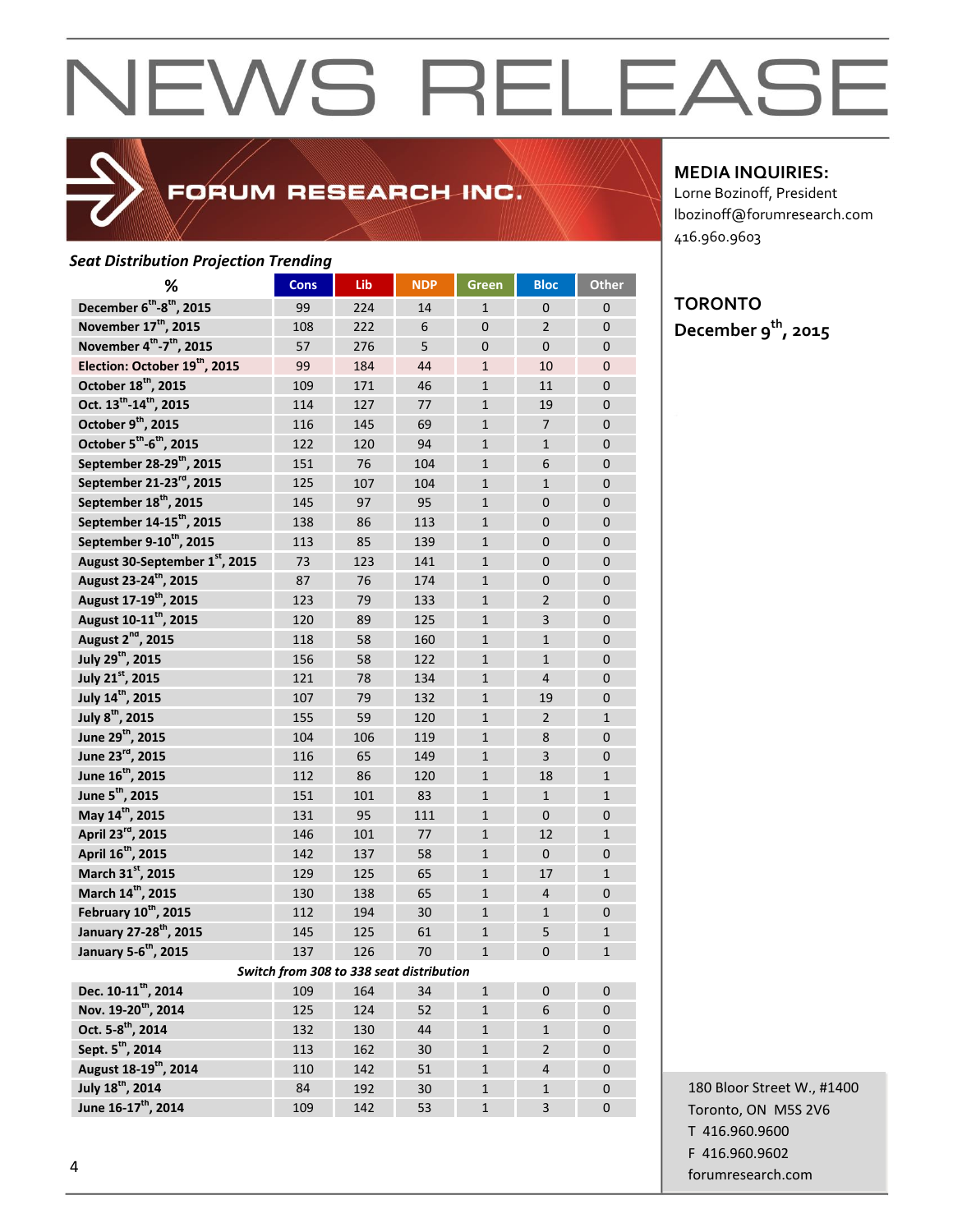### *Federal Vote Preference*

*'If a federal election were held today, which party are you most likely to vote for?'+ Even though you may not have made up your mind, which party are you leaning towards at this time?'*

FORUM RESEARCH INC.

#### *[Decided/Leaning]*

#### *Age / Gender*

| <b>Total</b>   | 18-34 | 35-44          | 45-54          | 55-64        | $65+$ | <b>Male</b>    | <b>Female</b> |
|----------------|-------|----------------|----------------|--------------|-------|----------------|---------------|
| 1338           | 303   | 180            | 240            | 300          | 315   | 719            | 619           |
| 32             | 23    | 37             | 34             | 33           | 33    | 36             | 28            |
| 46             | 48    | 37             | 47             | 46           | 48    | 42             | 49            |
| 13             | 14    | 18             | 13             | 11           | 11    | 14             | 13            |
| 4              | 9     | $\overline{4}$ | $\overline{2}$ | 3            | 4     | 4              | 5             |
| $\overline{4}$ | 6     | 3              | 3              | 6            | 3     | $\overline{4}$ | 5             |
| 1              | 1     | 1              | 1              | $\mathbf{1}$ | 1     | 1              | $\mathbf{1}$  |
|                |       |                |                |              |       |                |               |

#### *Region*

| %                     | <b>Total</b>   | Atl            | Que      | <b>ON</b> | Man/Sask       | AB       | <b>BC</b> | <b>English</b> | <b>French</b> |
|-----------------------|----------------|----------------|----------|-----------|----------------|----------|-----------|----------------|---------------|
| Sample                | 1338           | 112            | 313      | 486       | 94             | 147      | 186       | 1037           | 301           |
| <b>Conservative</b>   | 32             | 22             | 17       | 32        | 46             | 71       | 30        | 37             | 17            |
| Liberal               | 46             | 56             | 50       | 49        | 37             | 21       | 43        | 45             | 48            |
| <b>New Democratic</b> | 13             | 17             | 13       | 13        | 13             | 5        | 18        | 13             | 14            |
| Green                 | 4              | $\overline{4}$ | 3        | 5         | $\overline{2}$ | 3        | 7         | $\overline{4}$ | 4             |
| <b>Bloc Quebecois</b> | $\overline{4}$ | $\Omega$       | 16       | 0         | $\Omega$       | $\Omega$ | $\Omega$  | $\Omega$       | 17            |
| Other                 |                | $\mathcal{P}$  | $\Omega$ | 1         |                | $\Omega$ |           |                | 1             |

#### *Income*

| %                     | <b>Total</b> | $<$ \$20 $K$ | <b>\$20-\$40K</b> | \$40-\$60K     | \$60-\$80K | \$80-\$100K | \$100-\$250K |
|-----------------------|--------------|--------------|-------------------|----------------|------------|-------------|--------------|
| Sample                | 1338         | 151          | 255               | 218            | 173        | 147         | 233          |
| Conservative          | 32           | 24           | 26                | 31             | 28         | 36          | 37           |
| Liberal               | 46           | 37           | 45                | 43             | 52         | 46          | 51           |
| <b>New Democratic</b> | 13           | 20           | 16                | 16             | 14         | 10          | 8            |
| Green                 | 4            | 6            | 6                 | $\overline{4}$ |            | 3           |              |
| <b>Bloc Quebecois</b> | 4            | 10           | 6                 | 4              |            | 5           |              |
| Other                 |              | ∍            | $\Omega$          |                |            |             |              |

#### **MEDIA INQUIRIES:**

Lorne Bozinoff, President lbozinoff@forumresearch.com 416.960.9603

### **TORONTO December 9th, 2015**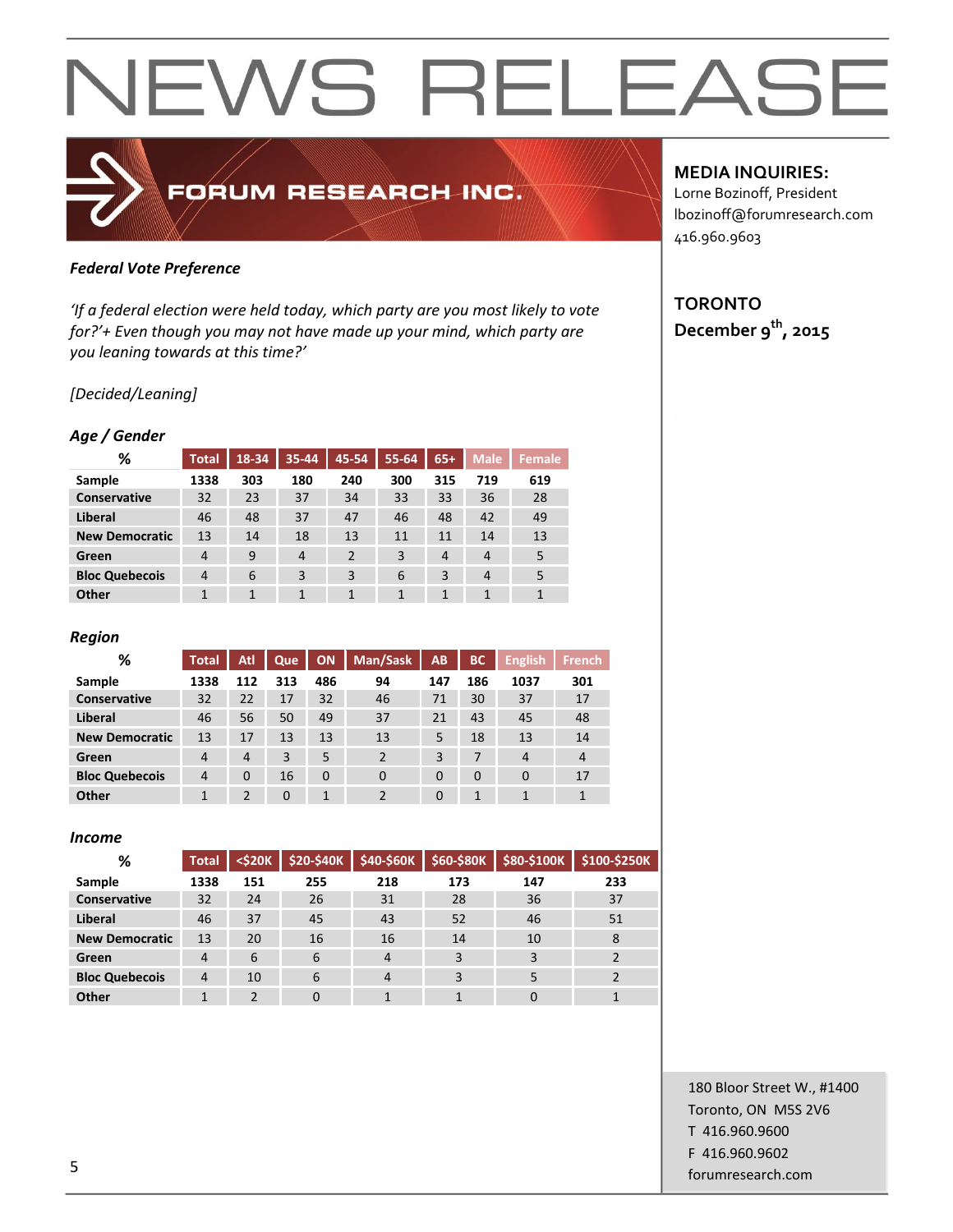

#### *Trudeau Approval*

*'Do you approve or disapprove of the job Justin Trudeau is doing as Prime Minister?'*

#### *[All Respondents]*

#### *Age / Gender*

| %                 | <b>Total</b> | 18-34 | 35-44 | 45-54 | 55-64 | $65+$ | Male | <b>Female</b> |
|-------------------|--------------|-------|-------|-------|-------|-------|------|---------------|
| Sample            | 1369         | 311   | 186   | 242   | 309   | 321   | 733  | 636           |
| Approve           | 57           | 66    | 51    | 54    | 53    | 56    | 56   | 58            |
| <b>Disapprove</b> | 30           | 23    | 38    | 31    | 33    | 31    | 35   | 26            |
| Don't know        | 13           | 12    | 11    | 15    | 14    | 13    |      | 16            |

#### *Region*

| %                 | <b>Total</b> | <b>Atl.</b> | Que             | <b>ON</b> | Man/Sask   AB |     | BC  | <b>English</b> | <b>French</b> |
|-------------------|--------------|-------------|-----------------|-----------|---------------|-----|-----|----------------|---------------|
| Sample            | 1369         | 116         | 319             | 494       | 100           | 148 | 192 | 1064           | 305           |
| Approve           | 57           | 70          | 63              | 57        | 42            | 31  | 64  | 55             | 62            |
| <b>Disapprove</b> | 30           | 21          | 22              | 30        | 42            | 59  | 25  | 33             | 22            |
| Don't know        | 13           | 8           | 15 <sup>5</sup> | 13        | 15            | 9   | 11  | 12             | 15            |

#### *Federal Vote Preference*

| %                 | <b>Total</b> | Cons | <b>Lib</b> | <b>NDP</b> | Green | <b>Bloc</b> | <b>Other Parties</b> |
|-------------------|--------------|------|------------|------------|-------|-------------|----------------------|
| Sample            | 1369         | 418  | 561        | 188        | 93    | 54          | 24                   |
| Approve           | 57           | 11   | 90         | 67         | 60    | 44          | 34                   |
| <b>Disapprove</b> | 30           | 78   |            | 15         | 22    | 30          | 40                   |
| Don't know        | 13           | 11   |            | 18         | 18    | 26          | 26                   |

#### **MEDIA INQUIRIES:**

Lorne Bozinoff, President lbozinoff@forumresearch.com 416.960.9603

#### **TORONTO December 9th, 2015**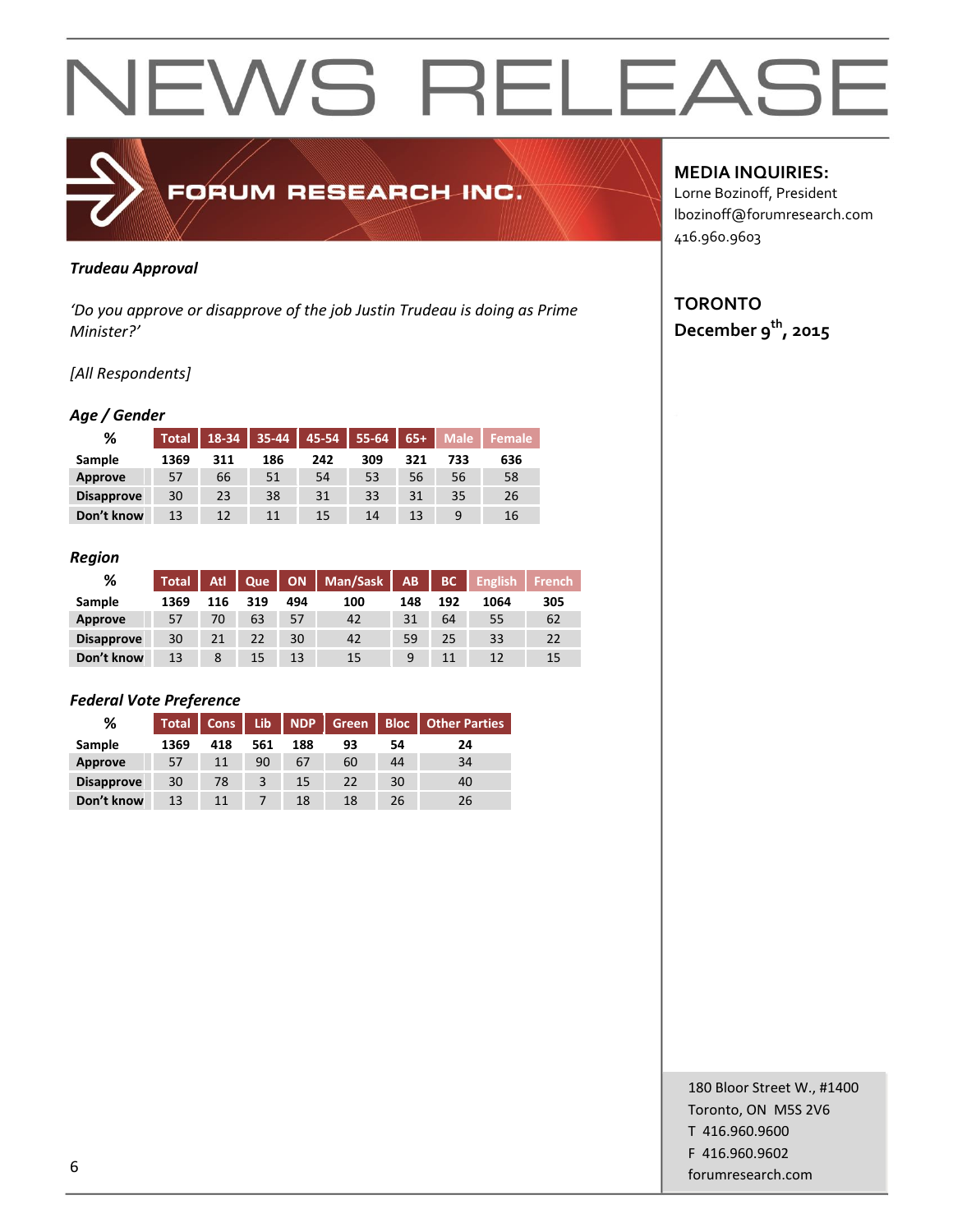

#### *Ambrose Approval*

*'Do you approve or disapprove of the job Rona Ambrose is doing as interim leader of the opposition?'*

#### *[All Respondents]*

#### *Age / Gender*

| %                 | <b>Total</b> | 18-34 | 35-44 | 45-54 | 55-64 | $65+$ | Male | Female |
|-------------------|--------------|-------|-------|-------|-------|-------|------|--------|
| Sample            | 1369         | 311   | 186   | 242   | 309   | 321   | 733  | 636    |
| Approve           | 26           | 17    | 21    | 31    | 30    | 39    | 32   | 21     |
| <b>Disapprove</b> | 27           | 28    | 30    | 24    | 26    | 23    | 30   | 23     |
| Don't know        | 47           | 55    | 48    | 45    | 44    | 38    | 38   | 55     |

#### *Region*

| %                 | <b>Total</b> | <b>Atl.</b> | Que |     | ON   Man/Sask   AB |     | BC  | <b>English</b> | <b>French</b> |
|-------------------|--------------|-------------|-----|-----|--------------------|-----|-----|----------------|---------------|
| Sample            | 1369         | 116         | 319 | 494 | 100                | 148 | 192 | 1064           | 305           |
| Approve           | 26           | 20          | 17  | 31  | 27                 | 42  | 23  | 30             | 16            |
| <b>Disapprove</b> | 27           | 32          | 33  | 23  | 31                 | 21  | 25  | 25             | 33            |
| Don't know        | 47           | 47          | 50  | 46  | 42                 | 38  | 52  | 46             | 51            |

#### *Federal Vote Preference*

| %                 | <b>Total</b> | Cons | Lib. | <b>NDP</b> | <b>Green</b> | <b>Bloc</b> | <b>Other Parties</b> |
|-------------------|--------------|------|------|------------|--------------|-------------|----------------------|
| Sample            | 1369         | 418  | 561  | 188        | 93           | 54          | 24                   |
| Approve           | 26           | 47   | 20   | 18         | 17           | 13          | 12                   |
| <b>Disapprove</b> | 27           | 13   | 32   | 36         | 22           | 48          | 46                   |
| Don't know        | 47           | 40   | 48   | 47         | 60           | 39          | 42                   |

#### **MEDIA INQUIRIES:**

Lorne Bozinoff, President lbozinoff@forumresearch.com 416.960.9603

#### **TORONTO December 9th, 2015**